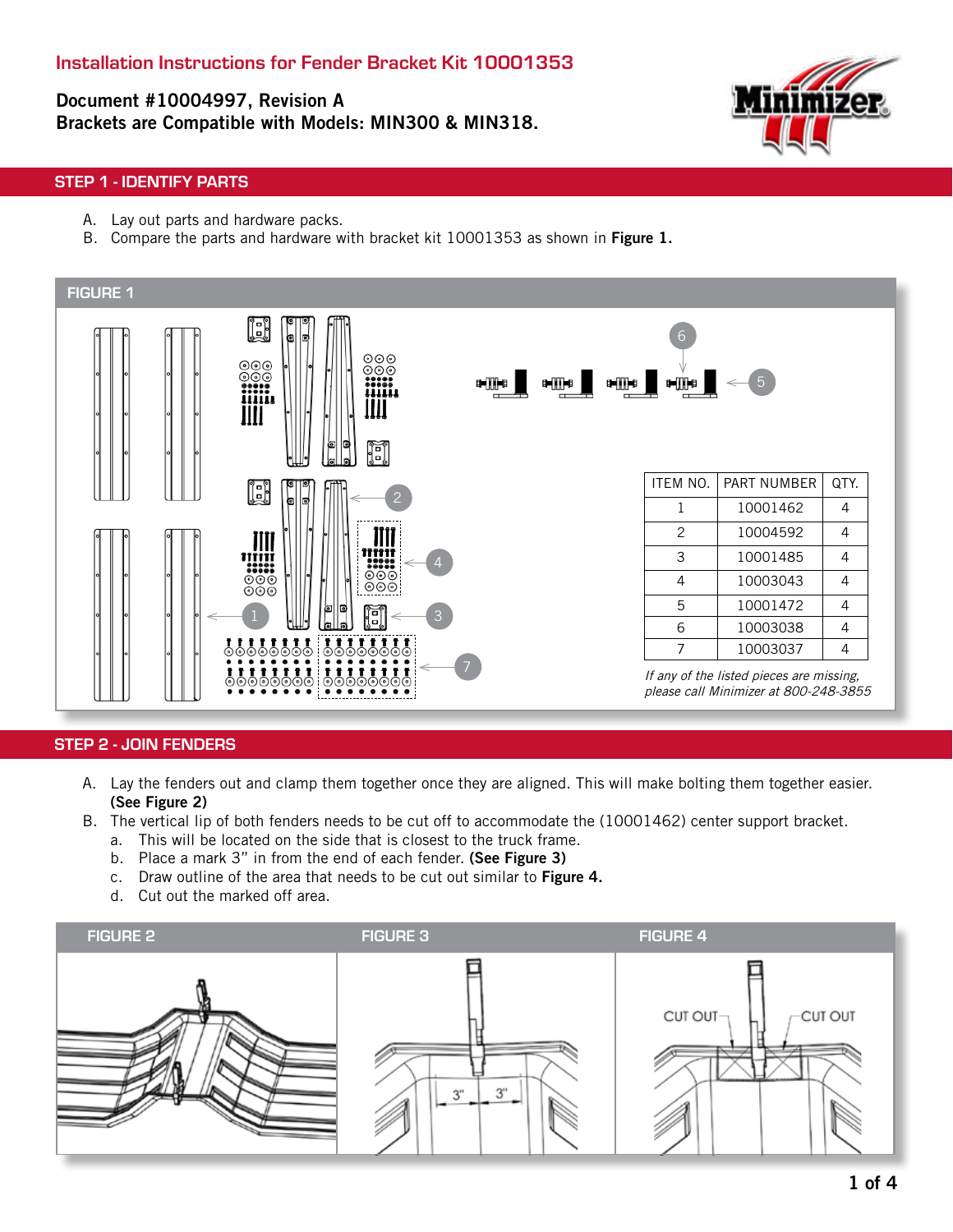# Document #10004997, Revision A Brackets are Compatible with Models: MIN300 & MIN318.



C. Make sure the center bracket and the trim plate *(if purchased)* are centered between the two fenders. (See Figure 5)

Tip: The center bracket (10001462) "V" should be facing down.

- a. Drill eight holes through the fender and trim plate from the bottom using the holes in the (10001462) center bracket as a guide.
- b. Use eight  $5/16$ " x 1" bolts to bolt the fenders, trim plate, and center bracket together.
- c. Use eight 5/16" nuts provided with the kit on the underside of the fenders.
- d. Recommended torque is 10-15 ft.-lbs.

Tip: Start with the bolts closest to the truck frame and work towards the outside.

#### STEP 3 - DETERMINE SIZE OF SPACERS AND POSITION FENDERS

- A. Confirm the total suspension travel distance. This is used to determine the clearance required between the fender and the tire.
	- a. For air suspension systems, dump the air bags and confirm it is the lowest point of travel.
		- i. Understand that some air suspension designs may cause the wheels to roll closer to the fender (roll forward) as the
			- suspension deflates. In order to make sure the fenders are

centered on the tires, test the suspension in the inflated and deflated positions to determine the best positioning so that the fenders are centered over the tires in the inflated position.

- ii. For air suspensions with travel exceeding 6", a travel stop may need to be installed to reduce required clearance between the fenders and tires. This will also improve alignment and 5th wheel plate clearance. (Please call Minimizer @ 800-248-3855 for questions regarding this issue).
- b. For spring systems, measure the distance between the spring assembly and the bump stops on the frame and record the measurement.
- B. Place the fenders on spacer blocks above the tires.
	- a. In most applications 1.5" of tire clearance is best.
	- b. The goal is to ensure the fender does not rub the tire.
		- i. The minimum clearance recommended is ¾" above the maximum travel point of the suspension system.
	- c. For an air suspension system, place a ¾" to 1.5" thick board on top of the tires after the air is released from the airbags. (See Figure 6)
	- d. For spring suspensions use spacer material that is ¾" to 1.5" thicker than the measurement recorded above.
- C. For trucks with air suspension, raise and lower the suspension to confirm the clearance between the fenders and wheels and that the fenders will be centered front to rear when the air suspension is inflated.

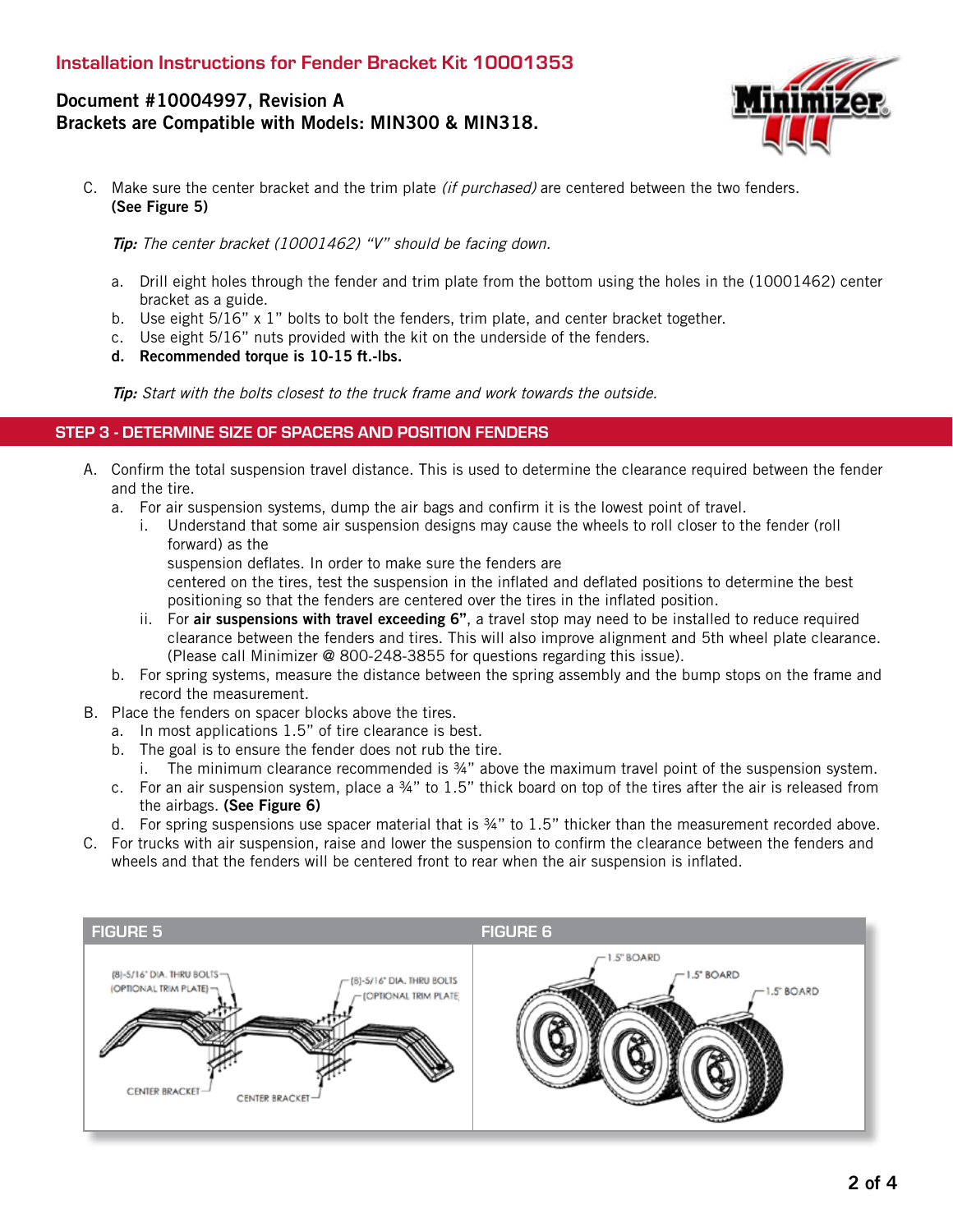# Installation Instructions for Fender Bracket Kit 10001353

# Document #10004997, Revision A Brackets are Compatible with Models: MIN300 & MIN318.



## STEP 4 - POSITION BRACKETS

- A. With the fenders in position, mark and test fit the brackets where they will attach to the frame.
- B. If possible, use existing bolt holes in the frame to attach the front and rear (10004592) poly brackets.

**Tip:** It is common for the front bracket to align with the existing quarter fender holes.

C. If possible, use existing bolt holes in the frame to attach a steel plate (not supplied) for the center bracket and weld the bracket to the plate. (See Figure 7)

a. Plate should be a minimum of 1/4" thick.

D. Another option is to weld the bracket directly to the frame

#### Warning: Review vehicle owner's manual before welding directly to the frame.

- E. If possible, position the mounting brackets low on the fender so they are no more than 15" from the bottom. (See Figure 8)
	- a. Brackets mounted 8-12" from the edge is optimal.
	- b. The goal is to reduce the risk of the leading edge of the fender from blowing back against the tire during high wind.

Tip: If the front fender bracket is mounted higher than 15", refer to the link below for further suggestions on adding additional support http://www.minimizer.com/instructions.html

#### NOTES:

- Round spacers are supplied to hold the (10001472) swivel bracket away from the frame when needed. In some cases, frame components may interfere with the required bracket location and require a spacer. (See Figure 9)
- USE SPACERS ONLY WHEN NECESSARY! The ideal installation is to mount the (10001472) swivel bracket directly to the frame using no spacers.
- If using the mounting hole inside the pipe of the swivel bracket, the excess flat steel may be trimmed off to provide a cleaner look.

### STEP 5 - ATTACH BRACKETS TO TRUCK FRAME

- A. Once the front bracket is in position with the fender, tighten the 5/8" x 4-1/2" bolt that goes through the (10001472) swivel bracket to attach the swivel securely to the frame. (See Figure 10)
	- a. Recommended torque is 160-170 ft-lbs.

## FIGURE 7



#### FIGURE 8



FIGURE 9



### FIGURE 10